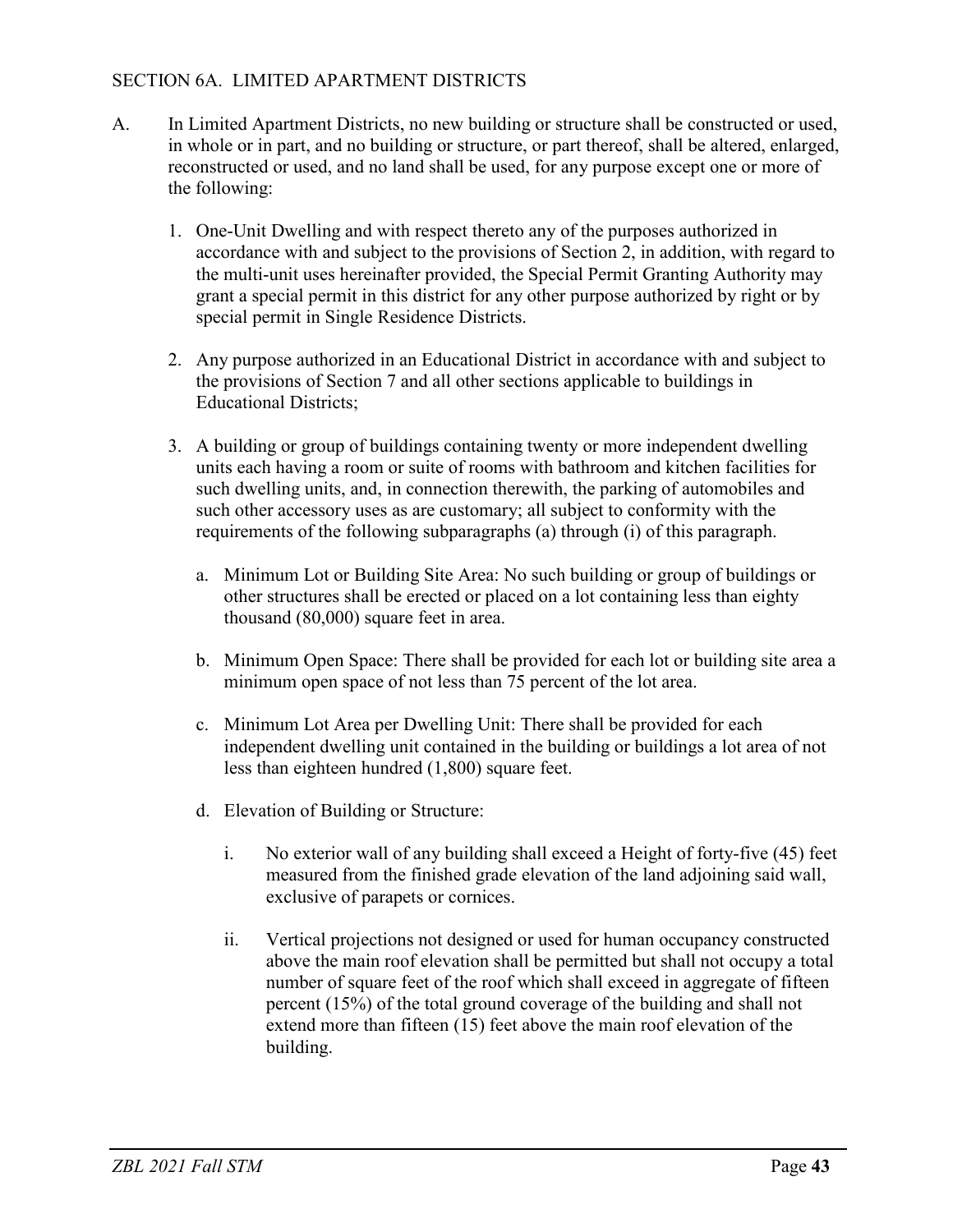- iii. For the purpose of this Bylaw, the finished grade shall mean the elevation of the completed surface of the land, such as lawns, walks, or paving, as determined by field survey or as shown on official plans.
- iv. No building shall contain more than four (4) stories. As used herein, the term story shall mean a building level designed or used for human occupancy, but shall not include a level designed or used for occupancy only by custodial personnel.
- e. Yards and Setbacks: No buildings or structures shall be erected or placed above ground level nearer than sixty (60) feet to any street line, or forty (40) feet to any public land held or in use for a park, playground or recreational purpose, or fifty (50) feet to any area in the Single residence or General Residence District, or twenty-five (25) feet to any area in any other District.
- f. Screening: Shall be provided in accordance with Section 21.
- g. Parking: There shall be provided a permanent off-street parking area or areas, surface and/or underground, of sufficient size to provide not less than one and 5/10 (1.5) car spaces for each dwelling unit providing two bedrooms or less and two (2) car spaces for each dwelling unit providing three (3) bedrooms or more to be accommodated on the lot. All off-street parking facilities shall be designed with appropriate maneuvering area and with appropriate vehicular access to a street or way. Access to and from such facilities shall be through a single driveway (or not more than two (2) driveways where the lot concerned exceeds ten (10) acres in size) not over twenty-four (24) feet in width, and having an opening or curb cut at the street line suitable and appropriate to the driveway width. The area devoted to parking and the area devoted to roadways, drives, and maneuverability of vehicles thereto shall be suitably graded, provided and maintained with a permanent dust free surface, shall be provided with adequate drainage and shall have bumper guards where needed for safety. If lighting is provided, the source of light shall be so arranged and shielded as to prevent direct glare from the light source into any public street, private way, or onto adjacent property. Surface parking areas shall be adequately screened from view, as provided under subparagraph (f) above.

In any surface parking area, where there is a continuous row of more than fifteen (15) parking spaces, a landscaped open space, not less than five (5) feet in width shall be provided, so that there are no more than fifteen (15) spaces in a continuous row which are not interrupted by such landscaped open space. Where abutting the perimeter of the surface parking area, such space shall extend from the maneuvering aisle to the perimeter of the area; where in the interior portion, such space shall extend from the aisle serving one row of parking spaces in an open space parallel to such spaces to the aisle serving the row of spaces facing the first row. At least one tree shall be maintained in such space within ten (10) feet of the aisle. Any surface parking area which abuts or faces a lot in a Residential District shall be screened in accordance with Subparagraph (f) hereabove in a manner to protect abutting lots from the glare of headlights, noise and other nuisance factors. The location and design of entrances, exits, surfacing,